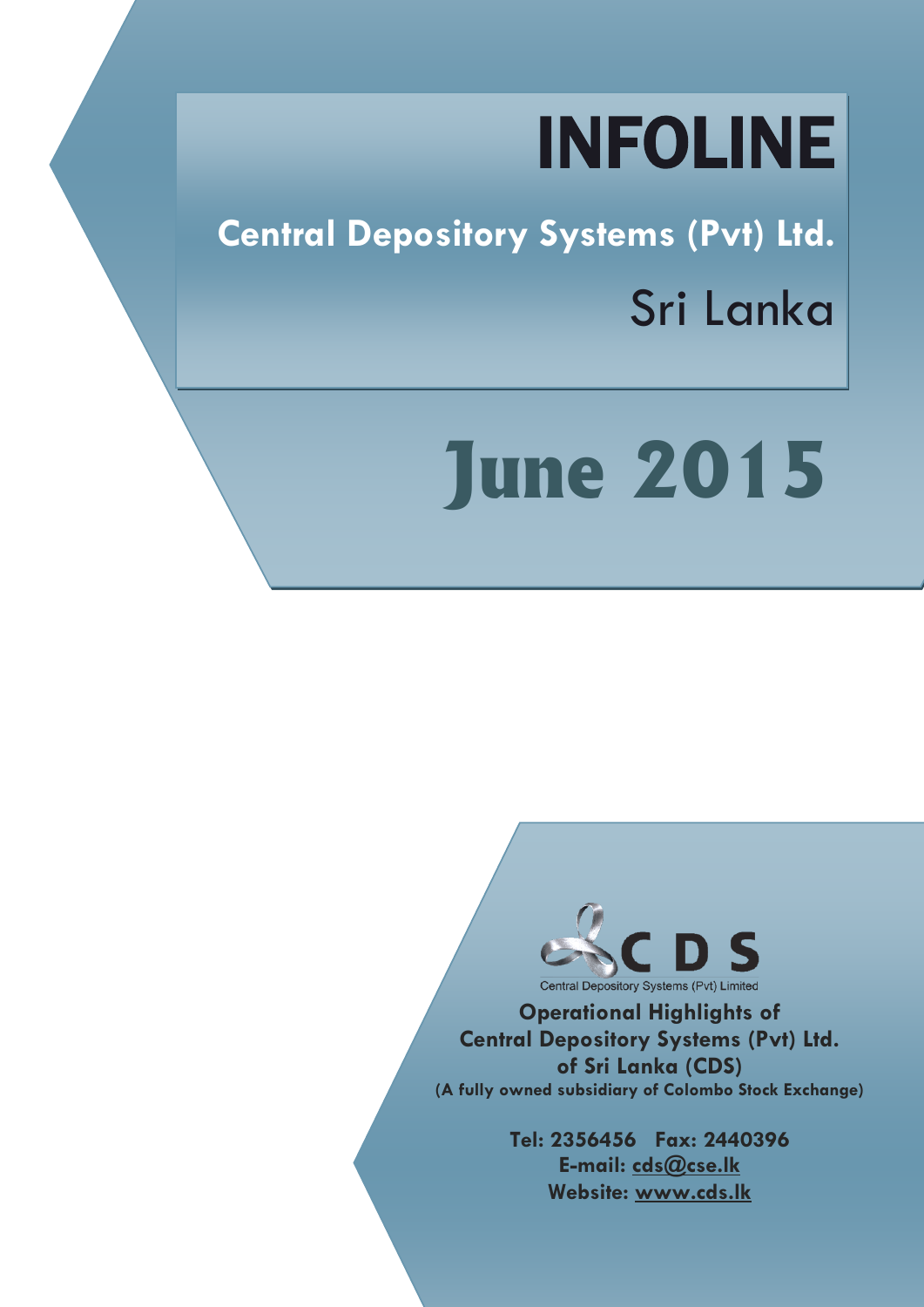

| <b>Major Operations</b>              | $Jun-15$ | $May-15$ | <b>Apr-15</b> | <b>Mar-15</b> | <b>Feb-15</b> | $Jan-15$     | $Jun-14$ |
|--------------------------------------|----------|----------|---------------|---------------|---------------|--------------|----------|
|                                      |          |          |               |               |               |              |          |
| <b>New Accounts (No.)</b>            | 3,685    | 1,760    | 1,377         | 2,122         | 1,729         | 1,729        | 1,951    |
| <b>Deposits (No.)</b>                | $6,749*$ | 3,907    | 22,433        | 2,332         | 7,502         | 5,429        | 2,514    |
| <b>Withdrawals (No.)</b>             | $\Omega$ | $\Omega$ | $\mathbf{1}$  | 3             | $\mathbf{1}$  | $\mathbf{1}$ | 0        |
| <b>Transfers (No.)</b>               | 2,268    | 2,080    | 2,185         | 2,204         | 2,056         | 1,725        | 2,948    |
| <b>Trades (No.) - Equity</b>         | 124,085  | 158,055  | 108,322       | 100,581       | 132,291       | 147,116      | 127,421  |
| <b>Trades (No.)-Closed End Funds</b> | 36       | 51       | 26            | 58            | 77            | 60           | 38       |
| <b>Market Days (No.)</b>             | 21       | 19       | 19            | 21            | 17            | 18           | 20       |
| <b>Listed Companies (No.)</b>        | 297      | 297      | 297           | 296           | 295           | 295          | 294      |
| <b>Participants (No.)</b>            | 51       | 51       | 50            | 50            | 50            | 50           | 46       |

## **Operational Highlights**

**Deposits in June 2015 include 4,523 direct deposits made due to Subdivisions, Right Issues, Initial public Offers and Capitalization of Reserves.**  $2015$ 

| <b>Comparative analysis on monthly basis</b> |                 |          |          |          |          |                               | <b>CUMALATIVE</b><br><b>JAN-JUN</b> |         |
|----------------------------------------------|-----------------|----------|----------|----------|----------|-------------------------------|-------------------------------------|---------|
|                                              | Jun-            | May-     | Apr-     | Mar-     | Feb-     | New Accounts (No.)            | 12,402                              | 11,922  |
|                                              | 15 <sub>l</sub> | 15       | 15       | 15       | 15       | Deposits (No.)                | 48,352                              | 27,215  |
| <b>New Accounts (No.)</b>                    | 109.38          | 27.81    | $-35.11$ | 22.73    | 0.00     | Withdrawals (No.)             | 6                                   | 4       |
| Deposits (No.)                               | 72.74           | $-82.58$ | 861.96   | $-68.91$ | 38.18    | <b>Transfers (No.)</b>        | 12,518                              | 12.685  |
|                                              |                 |          |          |          |          | Trades (No.) - Equity         | 770.450                             | 694,008 |
| Trades (No.) - Equity                        | $-21.49$        | 45.91    | 7.70     | $-23.97$ | $-10.08$ | Trades (No.)-Closed End Funds | 308                                 | 382     |





 $2014$ 

| eServices Enrollment | As at 30th June 2015 | $Jun-15$ | As at 31st May 2015 |
|----------------------|----------------------|----------|---------------------|
| <b>SMS</b>           | 4.817                | 849      | 3,968               |
| e-Statements         | 5,324                | 1,132    | 4.192               |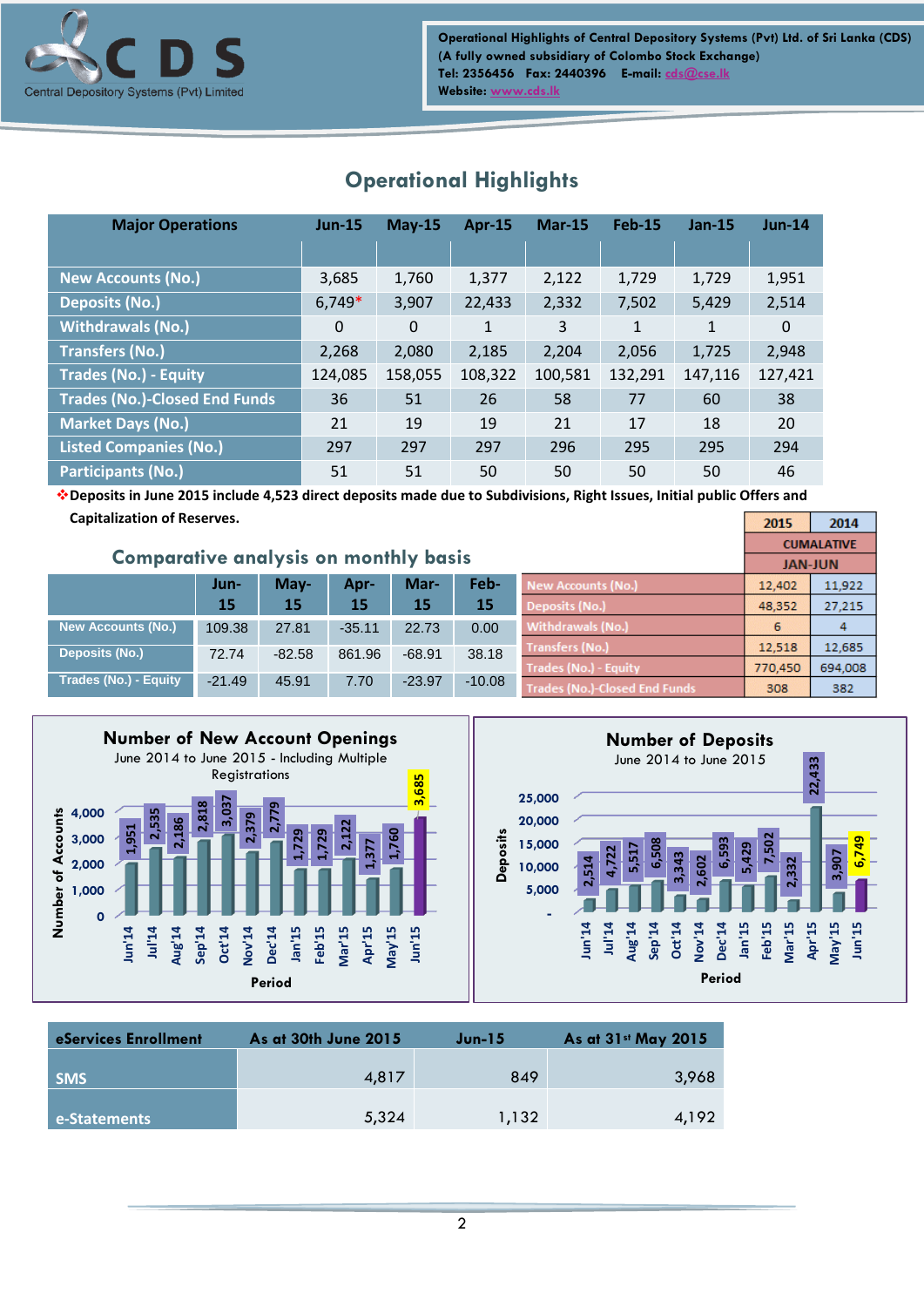

## **Number of CDS Accounts by Investor Category**

#### **De-Mat Accounts in CDS**

|                                                                         | $Jun-15$ | $May-15$ | $Apr-15$ | $Mar-15$ | <b>Feb-15</b> | $Jan-15$ | <b>Jun-14</b> |
|-------------------------------------------------------------------------|----------|----------|----------|----------|---------------|----------|---------------|
| <b>Local Individuals (No.)</b>                                          | 570.103  | 567.137  | 565.966  | 564.943  | 563,336       | 562.052  | 549,510       |
| <b>Foreign Individuals (No.)</b>                                        | 4.446    | 4,438    | 4,424    | 4,420    | 4,410         | 4,401    | 4,347         |
| <b>Local Companies (No.)</b>                                            | 8.805    | 8.768    | 8.744    | 8.711    | 8.681         | 8,663    | 8,282         |
| <b>Foreign Companies (No.)</b>                                          | 4.785    | 4,775    | 4,764    | 4,743    | 4,730         | 4,716    | 4,604         |
| <b>Total(Excluding Multiple Registrations)</b>                          | 588,139  | 585,118  | 583,898  | 582,817  | 581,157       | 579,832  | 566,743       |
| <b>Total De-Mat Accounts Including</b><br><b>Multiple Registrations</b> | 771,746  | 768.062  | 764.924  | 762.802  | 761.073       | 759.344  | 741,968       |

#### **De-Mat Account Categories as a Percentage against Total Registrations Excluding Multiple Registrations (%)**

|                                                | $Jun-15$ | $May-15$ | Apr-15 | <b>Mar-15</b> | <b>Feb-15</b> | $Jan-15$ | $Jun-14$ |
|------------------------------------------------|----------|----------|--------|---------------|---------------|----------|----------|
|                                                |          |          |        |               |               |          |          |
| <b>Local Individuals (No.)</b>                 | 96.93    | 96.93    | 96.93  | 96.93         | 96.93         | 96.93    | 96.96    |
|                                                |          |          |        |               |               |          |          |
| <b>Foreign Individuals (No.)</b>               | 0.76     | 0.76     | 0.76   | 0.76          | 0.76          | 0.76     | 0.77     |
|                                                |          |          |        |               |               |          |          |
| <b>Local Companies (No.)</b>                   | 1.50     | 1.50     | 1.50   | 1.49          | 1.49          | 1.49     | 1.46     |
|                                                |          |          |        |               |               |          |          |
| <b>Foreign Companies (No.)</b>                 | 0.81     | 0.82     | 0.82   | 0.81          | 0.81          | 0.81     | 0.81     |
|                                                |          |          |        |               |               |          |          |
| <b>Total(Excluding Multiple Registrations)</b> | 100.00   | 100.00   | 100.00 | 100.00        | 100.00        | 100.00   | 100.00   |



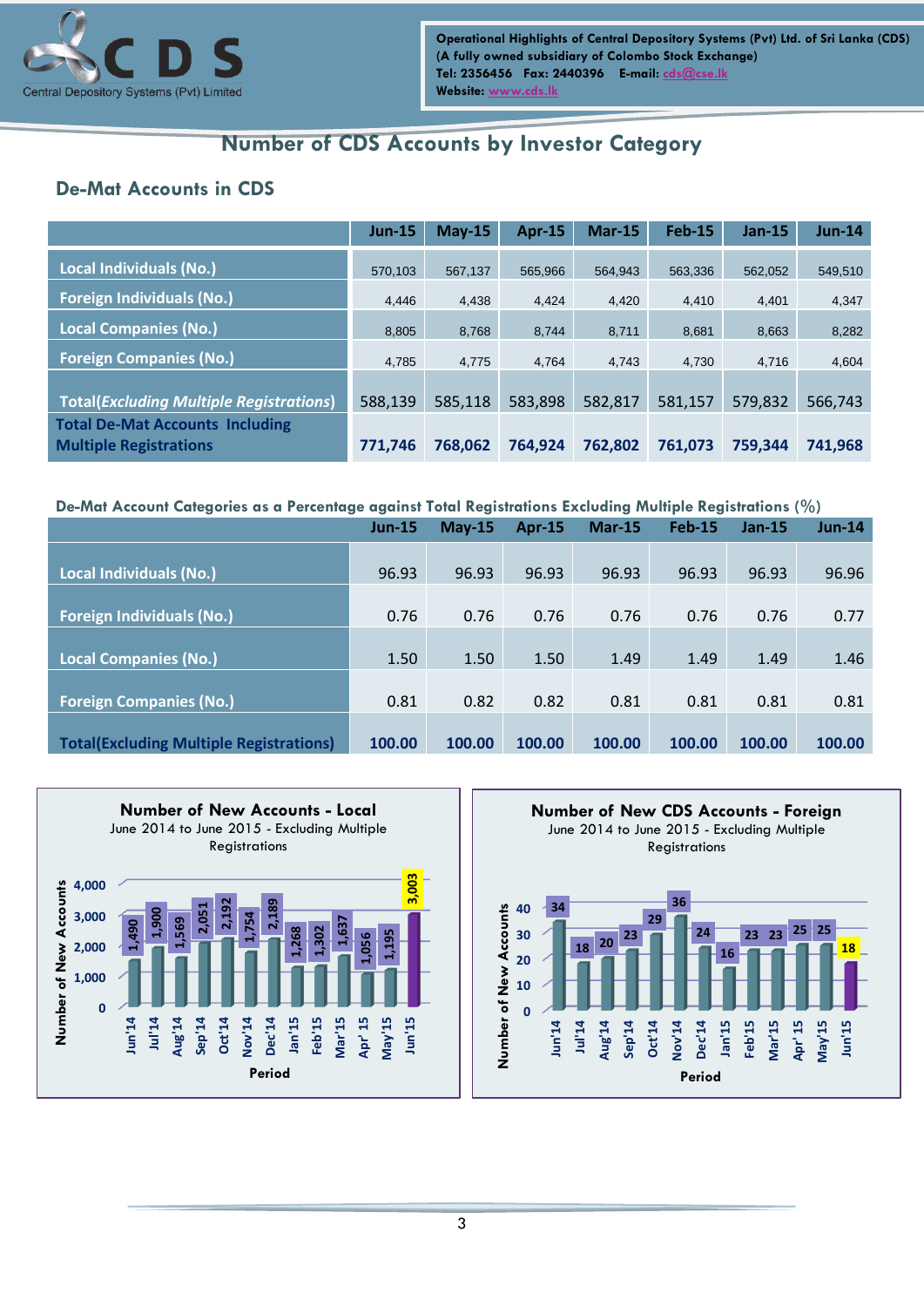

#### **Value & Quantity of the Securities held in the CDS**

| <b>Securities Held in</b><br><b>Custody (Nos.)</b> | $Jun-15$       | $May-15$       | $Apr-15$       | <b>Mar-15</b>  | $Jun-14$       |
|----------------------------------------------------|----------------|----------------|----------------|----------------|----------------|
| <b>Domestic</b>                                    | 58,956,950,735 | 58,667,184,023 | 58,564,625,885 | 58,417,879,216 | 54,528,780,750 |
| Foreign                                            | 20,250,828,539 | 20,183,963,972 | 20,207,838,958 | 20,577,622,187 | 18,535,747,372 |
| <b>Total</b>                                       | 79,207,779,274 | 78,851,147,995 | 78,772,464,843 | 78,995,501,403 | 73,064,528,122 |

| <b>Comparative Analysis on</b><br><b>Fluctuations(Change)</b> | <b>Jun-15</b> | $May-15$ | Apr-15    |
|---------------------------------------------------------------|---------------|----------|-----------|
| <b>Domestic</b>                                               | 0.49%         | 0.18%    | 0.25%     |
| <b>Foreign</b>                                                | 0.33%         | $-0.12%$ | $-1.80\%$ |
| Total                                                         | 0.45%         | 0.10%    | $-0.28%$  |

| <b>Securities Held in</b><br><b>Custody (Rs.)</b> | $Jun-15$          | May-15            | Apr-15            | <b>Mar-15</b>     | <b>Jun-14</b>     |
|---------------------------------------------------|-------------------|-------------------|-------------------|-------------------|-------------------|
| <b>Domestic</b>                                   | 2,099,905,341,503 | 2,125,705,436,615 | 2,091,890,037,701 | 1,984,314,578,530 | 1,753,758,937,622 |
| <b>Foreign</b>                                    | 839,521,991,256   | 865,275,156,179   | 871,737,198,086   | 827,536,852,314   | 748,251,873,357   |
| <b>Total</b>                                      | 2,939,427,332,758 | 2,990,980,592,794 | 2,963,627,235,786 | 2,811,851,430,845 | 2,502,010,810,979 |

| <b>Comparative Analysis on</b><br><b>Fluctuations(Change)</b> | $Jun-15$ | $May-15$ | Apr-15 |
|---------------------------------------------------------------|----------|----------|--------|
| <b>Domestic</b>                                               | $-1.21%$ | 1.62%    | 5.42%  |
| Foreign                                                       | $-2.98%$ | $-0.74%$ | 5.34%  |
| Total                                                         | $-1.72%$ | 0.92%    | 5.40%  |



**Fluctuations in the value of securities held in CDS as a percentage against previous month - June 2015**

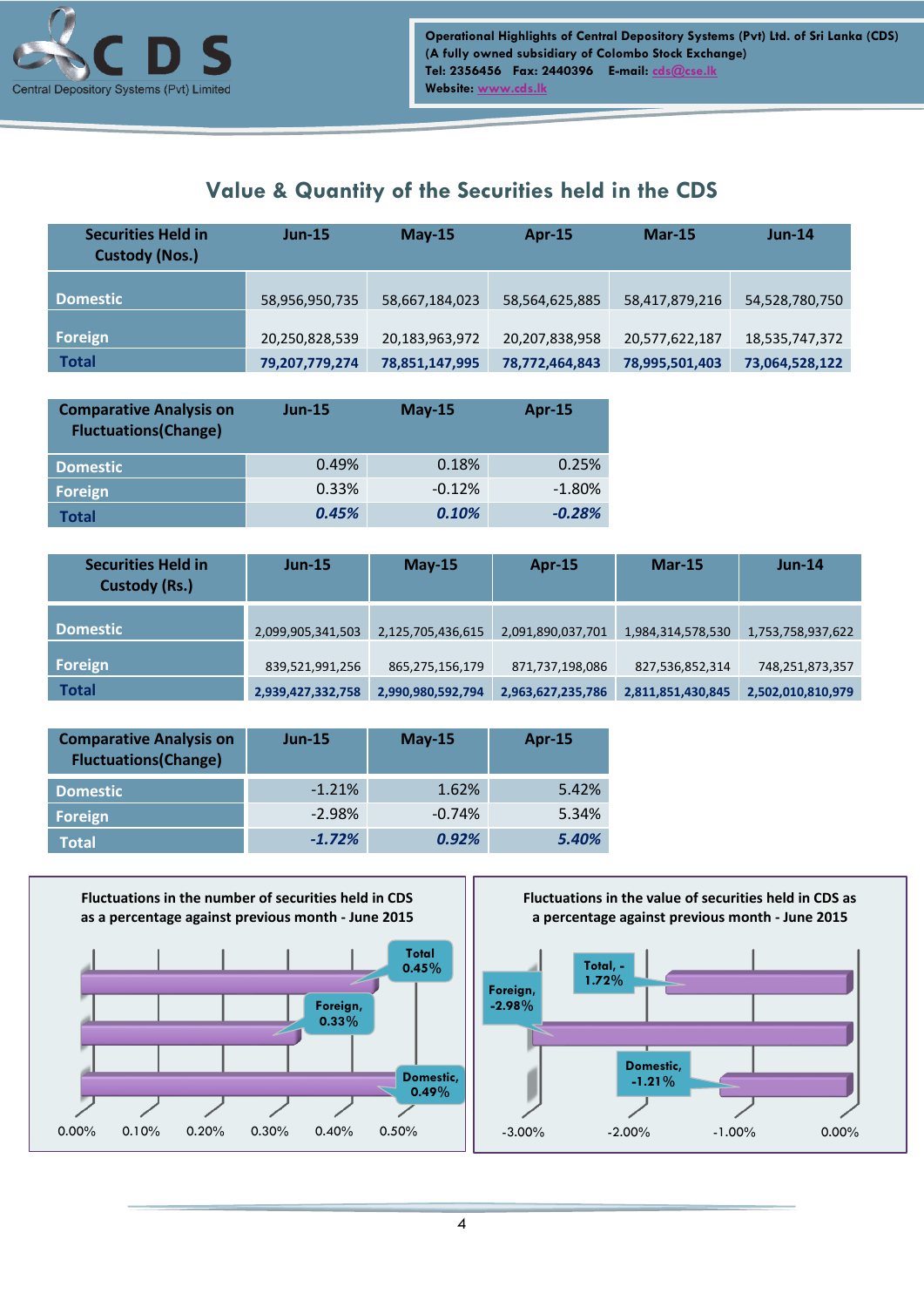

#### **Holdings in CDS as at 30th June 2015**

| <b>HOLDINGS</b> | <b>Equity</b>  | <b>Corporate Debt</b> | Total          |
|-----------------|----------------|-----------------------|----------------|
|                 |                |                       |                |
| <b>Domestic</b> | 57,154,010,570 | 1,802,940,165         | 58,956,950,735 |
|                 |                |                       |                |
| <b>Foreign</b>  | 20,219,439,059 | 31,389,480            | 20,250,828,539 |

| <b>MARKET VALUE</b> | <b>Equity</b>     | <b>Corporate Debt</b> | Total             |  |
|---------------------|-------------------|-----------------------|-------------------|--|
| <b>Domestic</b>     | 1,906,819,065,180 | 193,086,276,323       | 2,099,905,341,503 |  |
| Foreign             | 836,253,164,953   | 3,268,826,303         | 839,521,991,256   |  |

| <b>Quantity</b>   |                | <b>Market Value(LKR)</b> |  |  |
|-------------------|----------------|--------------------------|--|--|
| <b>Equity</b>     | 77,373,449,629 | 2,743,072,230,133        |  |  |
|                   |                |                          |  |  |
| <b>Debentures</b> | 1,834,329,645  | 196, 355, 102, 625       |  |  |

#### **Percentage of Security Types in Custody as at 30th June 2015**





#### **De-Mat Percentages of Securities**

| <b>DE-MAT PERCENTAGE FOR EQUITY</b>  | 94% |
|--------------------------------------|-----|
| DE-MAT PERCENTAGE FOR CORPORATE DEBT | 95% |